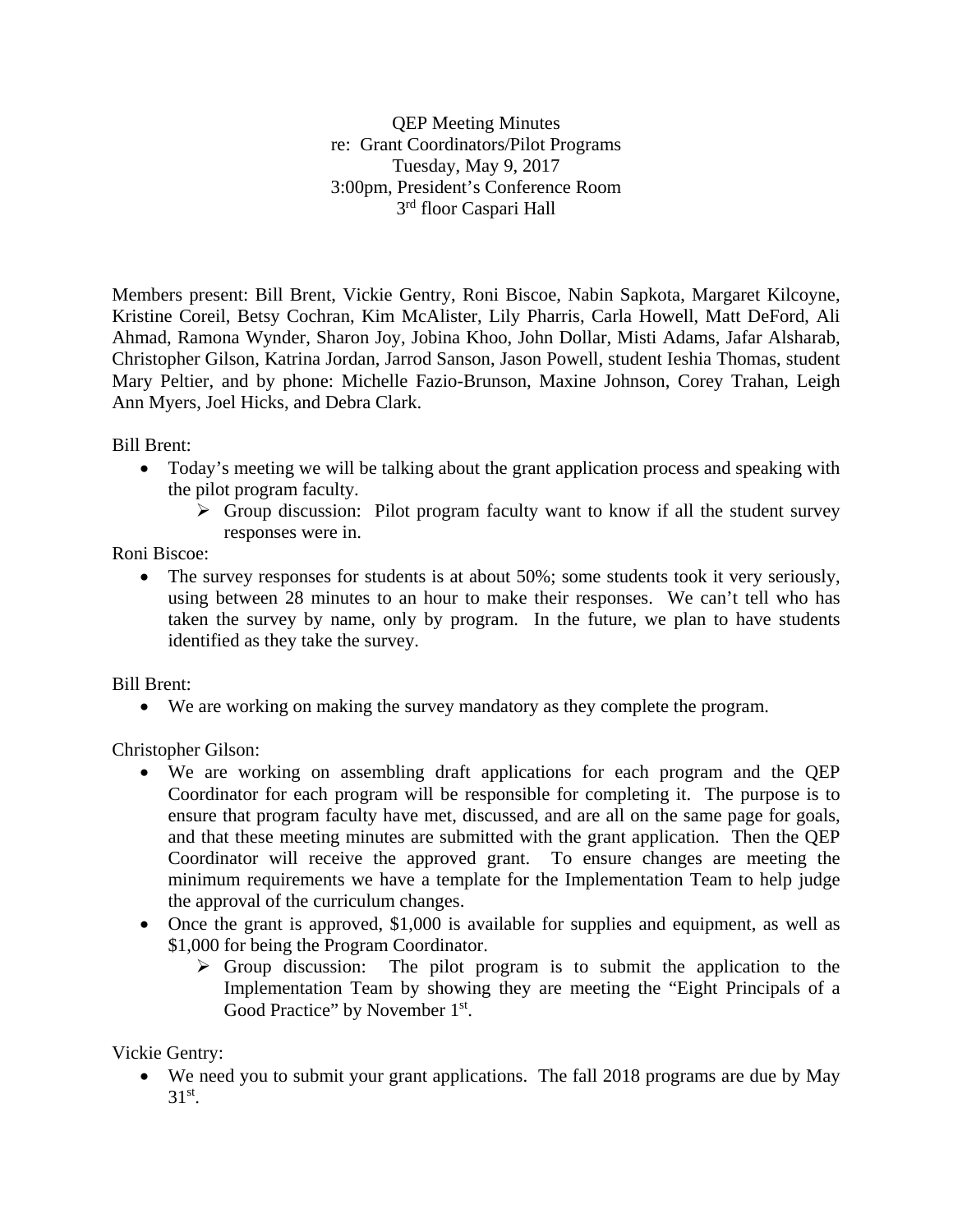- We will work with faculty to revamp programs to implement the experiential learning and use the rubric to submit to the Implementation Team. We will use faculty professional development, etc., in the fall to help faculty implement new ideas.
	- $\triangleright$  Group discussion: The proposal with syllabus plus template will go to CRC after the Implementation Team has approved. The template is to show how the program has implemented the 8 Principles. This is due by November 1st.

Vickie Gentry:

- Each program must have 6 hours of experiential learning, which can be split out in different ways.
	- $\triangleright$  Group discussion: Why 6 hours?
- After all the meetings we have had, as a group we decided it needed to be equivalent to 2 courses. Those 6 hours can be split however you feel best for your students in your program. Some are doing more than 6, but 6 is the minimum. We had to make a decision and now we have to move forward and respond to SACS by August 8<sup>th</sup>.

Bill Brent:

- Any questions regarding the grant application budget from the 2017/18 applicants?
	- $\triangleright$  Group discussion: What equipment would be related to this? A faculty member could use part of the grant (\$3000) to purchase, as an example, an iPad. Does the faculty have to meet and approve the curriculum before the application deadline of May 31<sup>st</sup>? Yes, you must meet and submit the minutes with the application.
- Keep aware of your deadlines depending on what team you are on; team deadlines are in your handouts.
	- $\triangleright$  Group discussion: What if we submit our SLOs for our program but the Grant Team doesn't like them?
		- Chris Gilson: That really shouldn't be a problem. The Grant Team is just making sure you are meeting all the requirements and that the process is moving along. The Implementation Team may ask questions or meet if they see a serious issue; otherwise it should be fine. Fall faculty development will help train everyone, but pilot programs are just having to move forward quickly with no experience. Planning and alignment of your curriculum to the 8 Principles will be submitted to the Implementation Team by Nov. 1st.

Bill Brent:

- Meeting dismissed.
- We will now meet with the faculty in the pilot programs. Pilot programs will use criteria for SLOs and decide how you'll measure each benchmark.

Vickie Gentry:

- We need to have some sessions soon on how we are going to do this.
	- $\triangleright$  Group discussion: Both rubrics must be used for each student. Each program and/or individual faculty member may interpret these very differently. We may need to bring in an expert or have more group discussions on the interpretations.